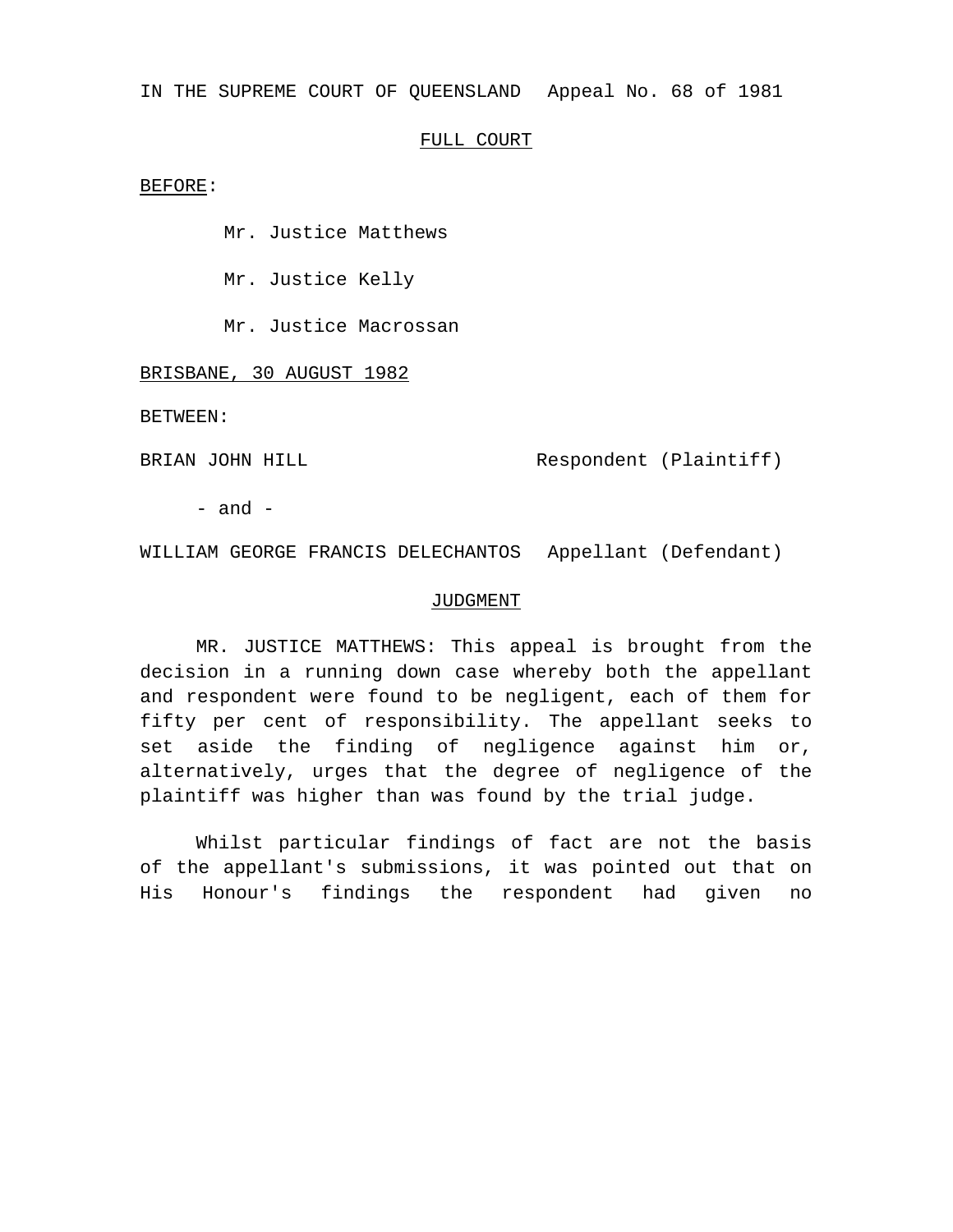indication of his intention to turn, had not kept a proper lookout, was struck so far as his motorbike was concerned, on the right-hand side by the vehicle of the appellant, and that he may well have been in breach of some of the traffic regulations. The starting point in this, as in any running down case, is to determine whether the defendant was negligent and, to me, it seems that the trial judge's finding of negligence against the defendant and whether the submissions for the appellant resulted in a different conclusion, must be examined from the words His Honour used when he said this:

"I find the facts broadly to be in accordance with the version of the plaintiff so far as the movement of his motorcycle was concerned. He moved it gradually to the right until it was in the right hand lane where he and his motorcycle were struck on the right hand side by the vehicle of the defendant."

These conclusions of His Honour arise from the fact that prior to the collision and travelling in a road which had two lanes travelling inbound towards Townsville marked on it, the respondent was riding his motorcycle somewhat to the left of the left-hand lane, and the appellant was driving his motor vehicle in the right-hand lane. That the motorcycle moved into that right-hand lane is undoubted, but the question at the heart of the problem, it seems to me, is whether he did it in His Honour's word "gradually" or as His Honour said on another occasion "steadily". The evidence of the respondent which led to this conclusion may be criticised as being somewhat vague. He said on one occasion he did not think he had made a sudden manoeuvre or an oversharp manoeuvre; but His Honour, in my opinion, had an advantage over us in that he obviously accepted the expressions of the respondent in this behalf, and accepted those expressions as a basis for what he said in the passage I have quoted. If the motorcycle did not make a sudden movement to its right but made a gradual movement, then it follows that this Court, in my opinion, should not interfere with His Honour's findings of negligence on the part of the appellant.